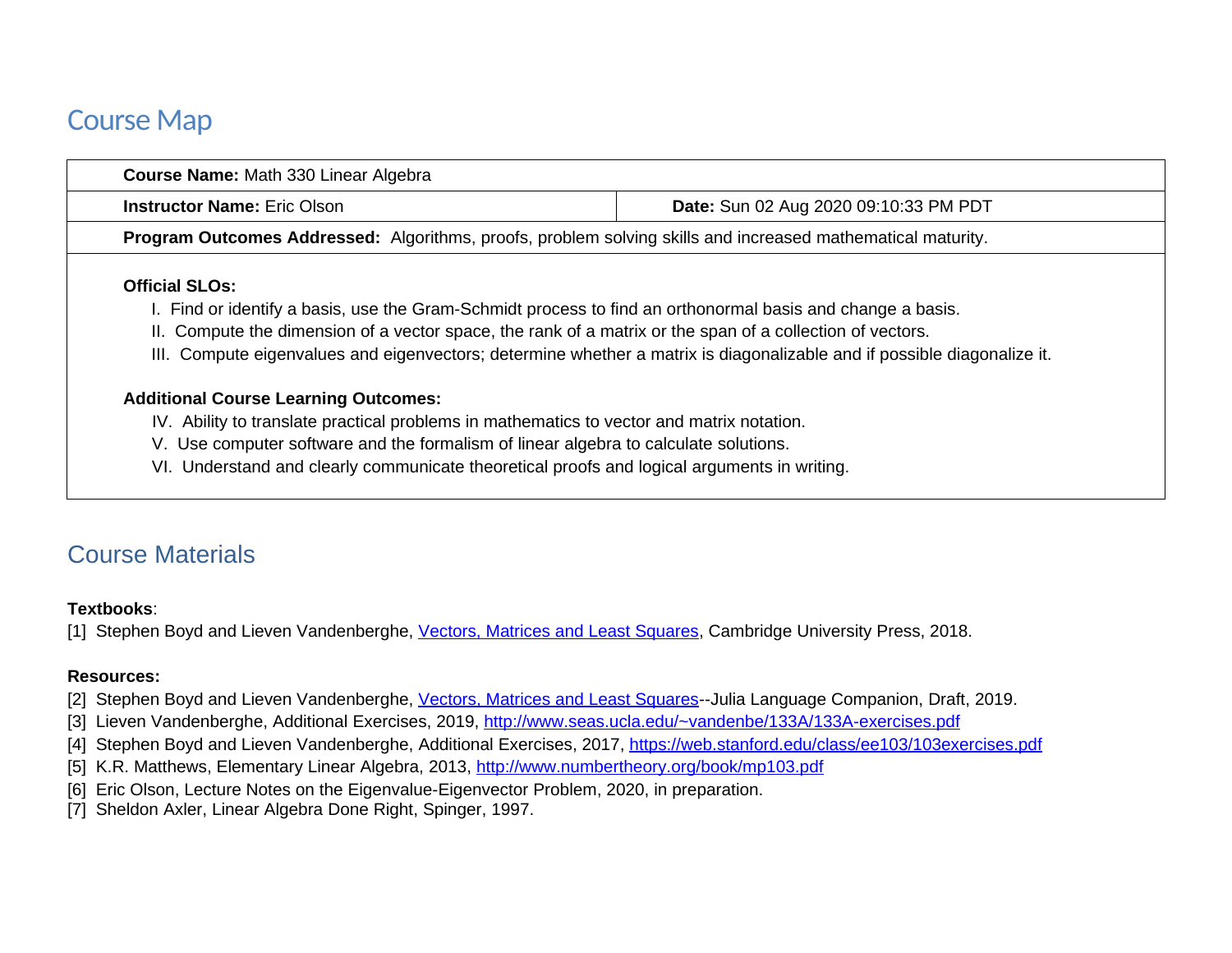| Module # and<br><b>Title</b>                  | <b>Course</b><br>Learning<br><b>Outcome</b><br>(CLOs) | <b>Module Learning Outcomes</b><br>(MLOs)                                                                                                                                                                                                                                                                                                                                                    | <b>Assessments and Rubrics</b>                                                                                                                                                                                                                                                                                     | <b>Activities:</b><br><b>Learner</b><br>Interaction &<br><b>Engagement</b>                                                                                                                             | <b>Instructional</b><br><b>Materials</b>                                                                                                      |
|-----------------------------------------------|-------------------------------------------------------|----------------------------------------------------------------------------------------------------------------------------------------------------------------------------------------------------------------------------------------------------------------------------------------------------------------------------------------------------------------------------------------------|--------------------------------------------------------------------------------------------------------------------------------------------------------------------------------------------------------------------------------------------------------------------------------------------------------------------|--------------------------------------------------------------------------------------------------------------------------------------------------------------------------------------------------------|-----------------------------------------------------------------------------------------------------------------------------------------------|
| Module 1:<br>Vectors                          | IV, V                                                 | 1.1 Remember vector notation and basic terminology.<br>1.2 Add vectors, take inner products and analyze how<br>many arithmetic operations are required for each.<br>1.3 Understand vector operations in terms of real-world<br>applications including location, color, time series, cash<br>flow, images, audio and digital images.<br>1.4 Create vector models to represent story problems. | <b>Homework</b><br>Pencil and paper<br>computational to<br>familiarize students with<br>definitions and story<br>problems from [1] to<br>provide opportunities to<br>create vector models of<br>real-world problems.<br>Exercises 1.5, 1.8, 1.11,<br>1.16, 1.17 in [1].<br><b>Assessments</b><br>Quiz 1 and Final. | Computer<br>Type in and try<br>out the Julia<br>examples in<br>Chapter 1 of [2]<br>interactively on<br>your computer.<br><b>Online Forum</b><br>Post results and<br>observations of<br>Julia examples. | Read<br>Chapter 1 of [1]<br>and [2].<br><b>Technology</b><br>Install Julia on<br>computer; for how<br>to do this see [2]<br>and the syllabus. |
| <b>Module 2</b><br>Linear<br><b>Functions</b> | IV, V                                                 | 2.1 Discuss notation, superposition and the definition of<br>linear and affine functions.<br>2.2 Analyze first-order multi-variate Taylor<br>approximations and regression models in terms linear<br>and affine functions.<br>2.3 Evaluate the accuracy of linear models.<br>2.4 Create a linear model from real-world data to make<br>predictions and optimize outcomes.                    | <b>Homework</b><br>Exercises 2.1, 2.4, 2.10,<br>2.12 from [1].<br><b>Assessments</b><br>Quiz 1 and Final.                                                                                                                                                                                                          | Computer<br>Try examples in<br>Chapter 2 of [2].                                                                                                                                                       | Read<br>Chapter 2 of [1].                                                                                                                     |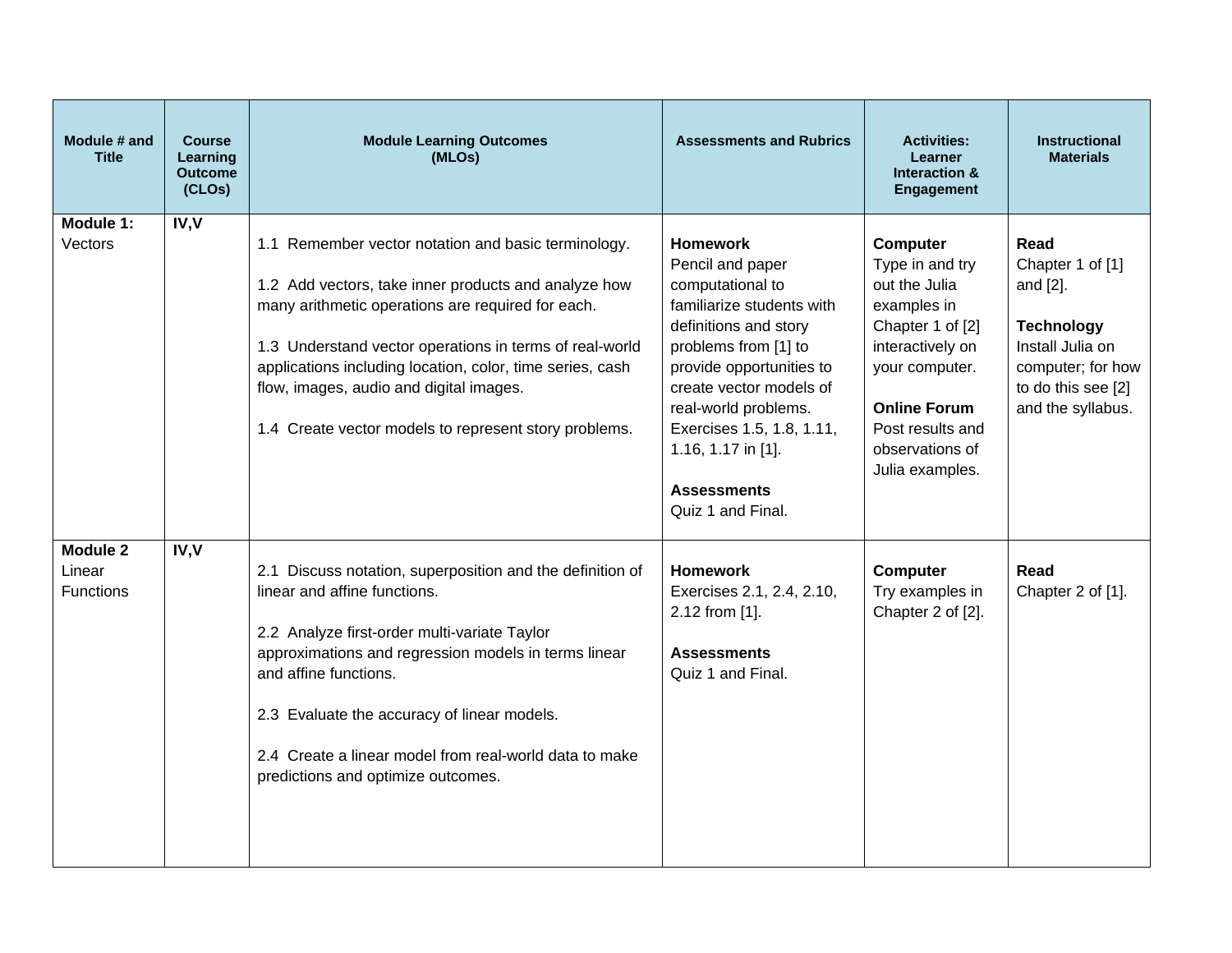| Module # and<br><b>Title</b>            | <b>Course</b><br>Learning<br><b>Outcome</b><br>(CLOs) | <b>Module Learning Outcomes</b><br>(MLOs)                                                                                                                                                                                                                                                                                                                                                                   | <b>Assessments and Rubrics</b>                                                                                                                                                     | <b>Activities:</b><br>Learner<br>Interaction &<br><b>Engagement</b>                                                                           | <b>Instructional</b><br><b>Materials</b> |
|-----------------------------------------|-------------------------------------------------------|-------------------------------------------------------------------------------------------------------------------------------------------------------------------------------------------------------------------------------------------------------------------------------------------------------------------------------------------------------------------------------------------------------------|------------------------------------------------------------------------------------------------------------------------------------------------------------------------------------|-----------------------------------------------------------------------------------------------------------------------------------------------|------------------------------------------|
| Module 3<br>Norm and<br><b>Distance</b> | VI                                                    | 3.1 Define norm, distance, standard deviation, angle<br>between vectors and correlation.<br>3.2 Mathematically derive the triangle, Chebyshev and<br>Cauchy-Schwarz inequalities.<br>3.3 Explain the meaning and relationship between the<br>norm of a vector, RMS average and standard deviation.<br>3.4 Compute all the above and verify the mathematical<br>inequalities by means of numerical examples. | <b>Homework</b><br>Exercises 3.2, 3.3, 3.6,<br>3.7, 3.8, 3.19, 3.25 in [1].<br>Exercises 1.1, 1.2 in [3].<br>Exercises 3.1, 3.2 in [4].<br><b>Assessments</b><br>Quiz 1 and Final. | Computer<br>Try examples in<br>Chapter 3 of [2]<br><b>Online Forum</b><br>Solutions and<br>commentary<br>about exercises<br>3.9, 3.15 in [1]. | Read<br>Chapter 3 of [1]<br>and [2].     |
| Module 4<br>Clustering                  | IV, V                                                 | 4.1 Real-world examples of clustering; explain the goal<br>of clustering and what it means to be optimal.<br>4.2 Understand and apply the k-means algorithm.<br>4.3 Analyze data using k-means clustering and create<br>recommendations based on the results.                                                                                                                                               | <b>Homework</b><br>Exercises 4.1abc in [1].<br><b>Assessments</b><br>Quiz 2.                                                                                                       | Computer<br>Try examples in<br>Chapter 4 of [2].                                                                                              | Read<br>Chapter 4 of [1]<br>and [2].     |
| Module 5<br>Linear<br>Indepen-<br>dence | п                                                     | 5.1 Define span, independence, dimension, basis and<br>orthonormal.<br>5.2 Analyze and apply the Gram-Schmidt algorithm and<br>the modified Gram-Schmidt algorithm.<br>5.3 Evaluate the Gram-Schmidt algorithm in terms of<br>computational complexity.                                                                                                                                                     | <b>Homework</b><br>Exercises 5.2, 5.7 in [1]<br>Exercises 5.1, 5.2 in [4].<br><b>Assessments</b><br>Quiz 2 and Final.                                                              | Computer<br>Try examples in<br>Chapter 5 of [2].<br><b>Online Forum</b><br>Early termination<br>for gram schmidt<br>in 5.4 of [2].            | Read<br>Chapter 5 of [1]<br>and [2].     |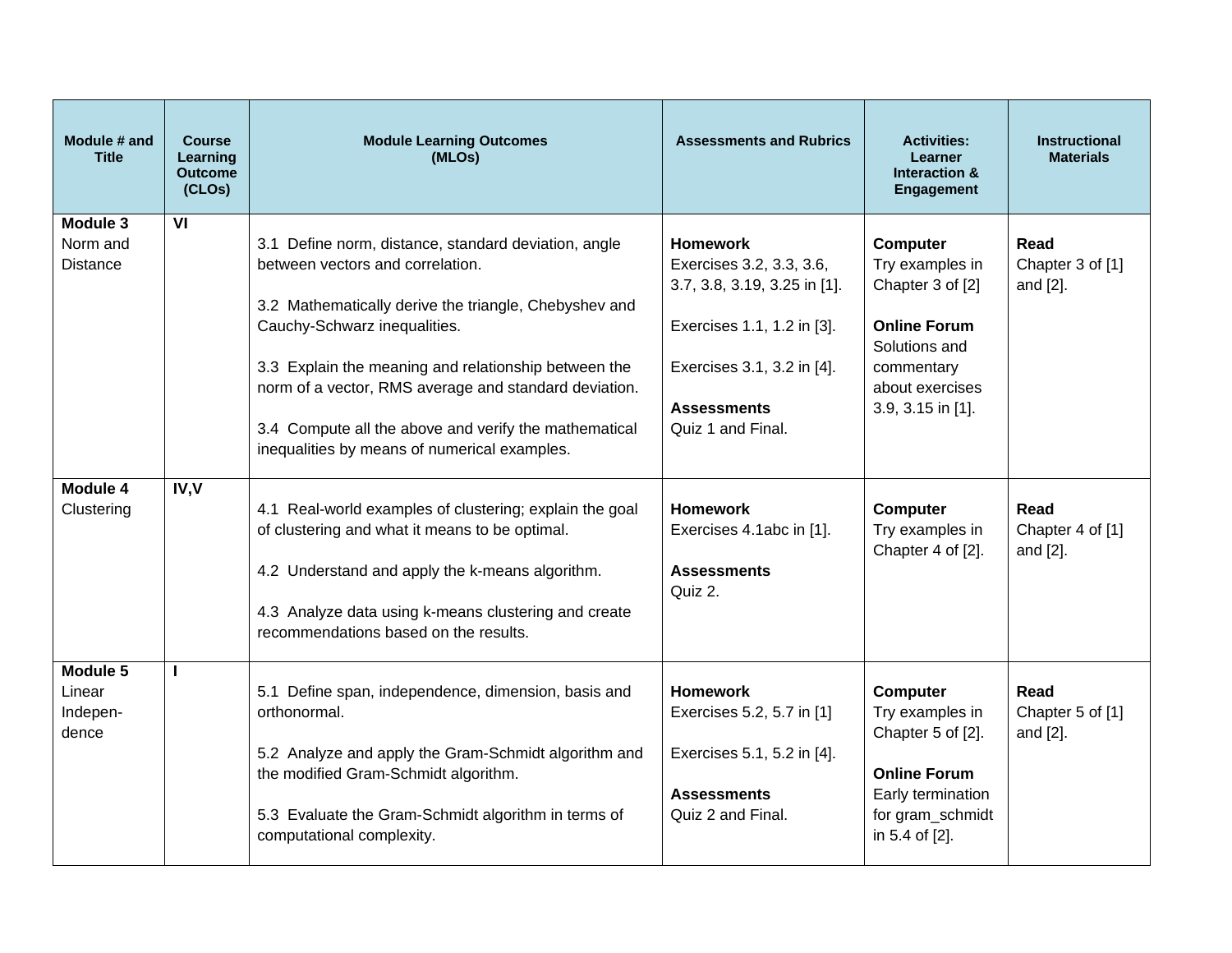| Module # and<br><b>Title</b>                 | <b>Course</b><br>Learning<br><b>Outcome</b><br>(CLOs) | <b>Module Learning Outcomes</b><br>(MLOs)                                                                                                                                                                                                                                                         | <b>Assessments and Rubrics</b>                                                                               | <b>Activities:</b><br><b>Learner</b><br>Interaction &<br>Engagement                                                                 | <b>Instructional</b><br><b>Materials</b> |
|----------------------------------------------|-------------------------------------------------------|---------------------------------------------------------------------------------------------------------------------------------------------------------------------------------------------------------------------------------------------------------------------------------------------------|--------------------------------------------------------------------------------------------------------------|-------------------------------------------------------------------------------------------------------------------------------------|------------------------------------------|
| Module 6<br><b>Matrices</b>                  | $\mathbf{H}$                                          | 6.1 Discuss matrix notation, terminology and the<br>definition of matrix norm.<br>6.2 Add matrices, multiply them and analyze how many<br>arithmetic operations are required for each.<br>6.3 Understand associativity, commutativity, identity and<br>linear dependence of columns for matrices. | <b>Homework</b><br>Exercises 6.2, 6.3, 6.6,<br>6.12, 6.13 in [1].<br><b>Assessments</b><br>Quiz 2 and Final. | Computer<br>Try examples in<br>Chapter 6 of [2].<br><b>Online Forum</b><br>Exercise 6.9, 6.10<br>in [1].                            | Read<br>Chapter 6 of [1]<br>and [2].     |
| <b>Module 7</b><br><b>Matrix</b><br>Examples | VI                                                    | 7.1 Scaling, dilation, rotation, reflection and projection.<br>7.2 Vandermond, permutation and convolution matrices.<br>7.4 Directed graphs and networks.                                                                                                                                         | <b>Homework</b><br>Exercises 2.1, 2.5 in [3].                                                                | Computer<br>Try examples in<br>Chapter 7 of [2].<br><b>Online Forum</b><br>Discussion of<br>exercise 6.2 in [4]<br>and 6.18 in [1]. | Read<br>Chapter 7 of [1]<br>and [2].     |
| <b>Module 8</b><br>Linear<br>Equations       | VI                                                    | 8.1 Examples of systems of linear equations.                                                                                                                                                                                                                                                      | <b>Assessments</b><br>None, skip if out of time.                                                             | Computer<br>Try examples in<br>Chapter 8 of [2].                                                                                    | Read<br>Chapter 8 of [1]<br>and [2].     |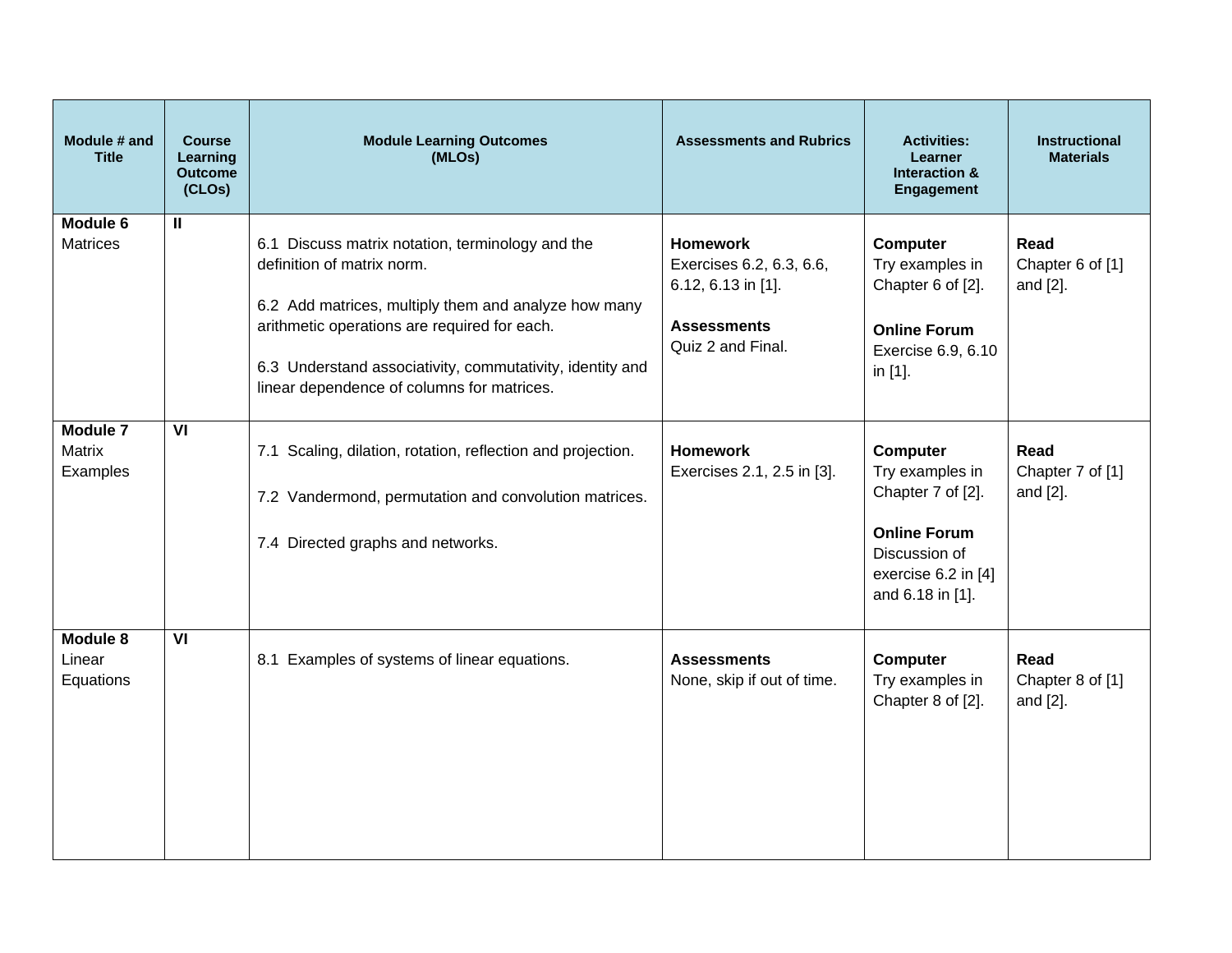| Module # and<br><b>Title</b>                  | <b>Course</b><br>Learning<br><b>Outcome</b><br>(CLOs) | <b>Module Learning Outcomes</b><br>(MLOs)                                                                                                                                                                                                                                               | <b>Assessments and Rubrics</b>                                                                                                              | <b>Activities:</b><br><b>Learner</b><br><b>Interaction &amp;</b><br>Engagement                                                    | <b>Instructional</b><br><b>Materials</b> |
|-----------------------------------------------|-------------------------------------------------------|-----------------------------------------------------------------------------------------------------------------------------------------------------------------------------------------------------------------------------------------------------------------------------------------|---------------------------------------------------------------------------------------------------------------------------------------------|-----------------------------------------------------------------------------------------------------------------------------------|------------------------------------------|
| Module 9<br>Linear<br>Dynamical<br>Systems    | IV, V                                                 | 9.1 Definition of a Markov model.<br>9.2. Population and epidemiological dynamics.                                                                                                                                                                                                      | <b>Homework</b><br>Exercises 9.2, 9.3 in [1].                                                                                               | <b>Computer</b><br>Chapter 9 of [2].<br><b>Online Forum</b><br>Model Washoe<br>county COVID-19<br>using 9.3 of [1].               | Read<br>Chapter 9 of [1]<br>and [2].     |
| Module 10<br><b>Matrix</b><br>Multiplication  | I, VI                                                 | 10.1 Define matrix-matrix multiplication and understand<br>the resulting algebraic properties.<br>10.2 Interpret matrix-matrix multiplication in terms of<br>rows and in terms of columns.<br>10.3 Understand and apply QR factorization.<br>10.3 Analyze the computational complexity. | <b>Homework</b><br>Exercises 10.3, 10.6,<br>10.11, 10.35 in [1].<br>Exercises 10.3, 10.7 in [4].<br><b>Assessments</b><br>Quiz 3 and Final. | Computer<br>Chapter 10 of [2].<br><b>Online Forum</b><br>Discuss exercise<br>10.12 in [1] and<br>post results for<br>10.1 in [4]. | Read<br>Chapter 10 of [1]<br>and [2].    |
| Module 11<br><b>Matrix</b><br><b>Inverses</b> | I,II,VI                                               | 11.1 Define the left, right, pseudo and two-sided<br>inverses.<br>11.2 Analyze the inverse of a product.<br>11.3 Apply the QR and LU factorization to solve linear<br>equations and to compute the inverse.<br>11.4 Apply QR to under and over determined systems.                      | <b>Homework</b><br>Exercises 4.1, 4.2, 4.8,<br>4.11, 7.4 in [3].<br><b>Assessments</b><br>Quiz 3 and Final.                                 | Computer<br>Try examples in<br>Chapter 11 of [2].<br><b>Online Forum</b><br>Post results for<br>11.2 in [4].                      | Read<br>Chapter 11 of [1]<br>and [2].    |